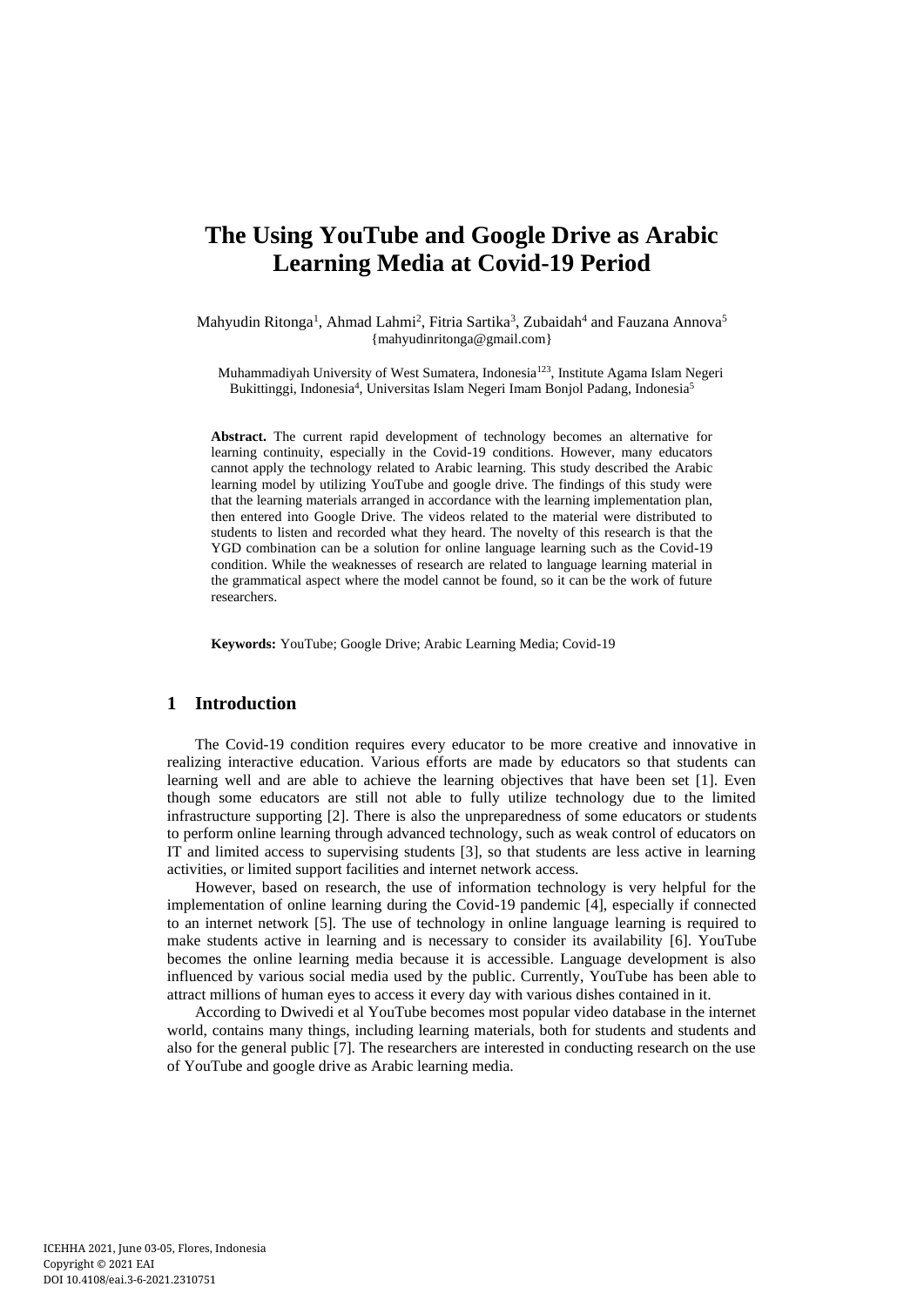Previous researchers on online learning is about utilizing information and communication technology, such as Iqbal et al who conducted research on the use of google form media in online learning [8]. Iivari et al who discusses the transformation of learning media during the pandemic [9]. Fauzan and Arifin examined the use of google classroom media in online learning [10]. Nasution have also conducted research on the use of YouTube in Indonesian language learning [11], but research has not been found on learning Arabic using YouTube and google drive media. Therefore, it is important to conduct the research about YouTube and Google Drive as Arabic learning media.

#### **2 Method**

The approach used in this research was qualitative, this approach was chosen because it is related to the data to be found and analyzed in the form of informants' statements. Therefore, the data collection techniques used were observation, interviews and documentation. Observations were used to see firsthand how teachers and students use YouTube and Google Drive as a model for learning Arabic during the Covid-19 period. The interviews were used to obtain information related to teacher and student responses to Arabic learning using YouTube and Google Drive. The documentation is intended to obtain data about the results of learning Arabic using YouTube and Google Drive during the Covid-19 period as stated in the report on student learning outcomes.

The research data were analyzed qualitatively, starting from data collection, data classification, data reduction to conclusion. To examine the validity of the research data, the researcher used triangulation, both in the form of source triangulation, time triangulation, and technical triangulation.

## **3 Result and Discussion**

Arabic learning is certainly different from other language learning. In Arabic learning the material presented must be able to improve four language competencies, namely listening, speaking, reading, and writing [12]-[13]. Integration of multimedia with all the sophisticated features in information technology allows educators to make the most in teaching Arabic to non-Arabic students. So that learning Arabic using YouTube and Google Drive is one of the solutions for Arabic educators in carrying out online learning during the Covid-19 outbreak in Indonesia.

According to Pratiwi and Hapsari the use of YouTube in learning is able to convey messages from educators to students [14]. In learning by using YouTube, educators can be as creative as possible to create interactive learning for students. Even though educators do not deal directly with students, the presentation of material on YouTube is able to suggest students to remain active during learning until they finish doing tasks or exercises like Arabic learning generally in face-to-face classes.

The first part of the material provided through YouTube is in the form of muhadatsah or a conversation between two characters that is packaged into an animated video and displayed very interestingly to be seen, listened to, and followed by students. At the beginning of the presentation of the material, the dialogue is full in Arabic without the help of text or translation, it is to see the extent to which learners are able to listen to Arabic dialogue and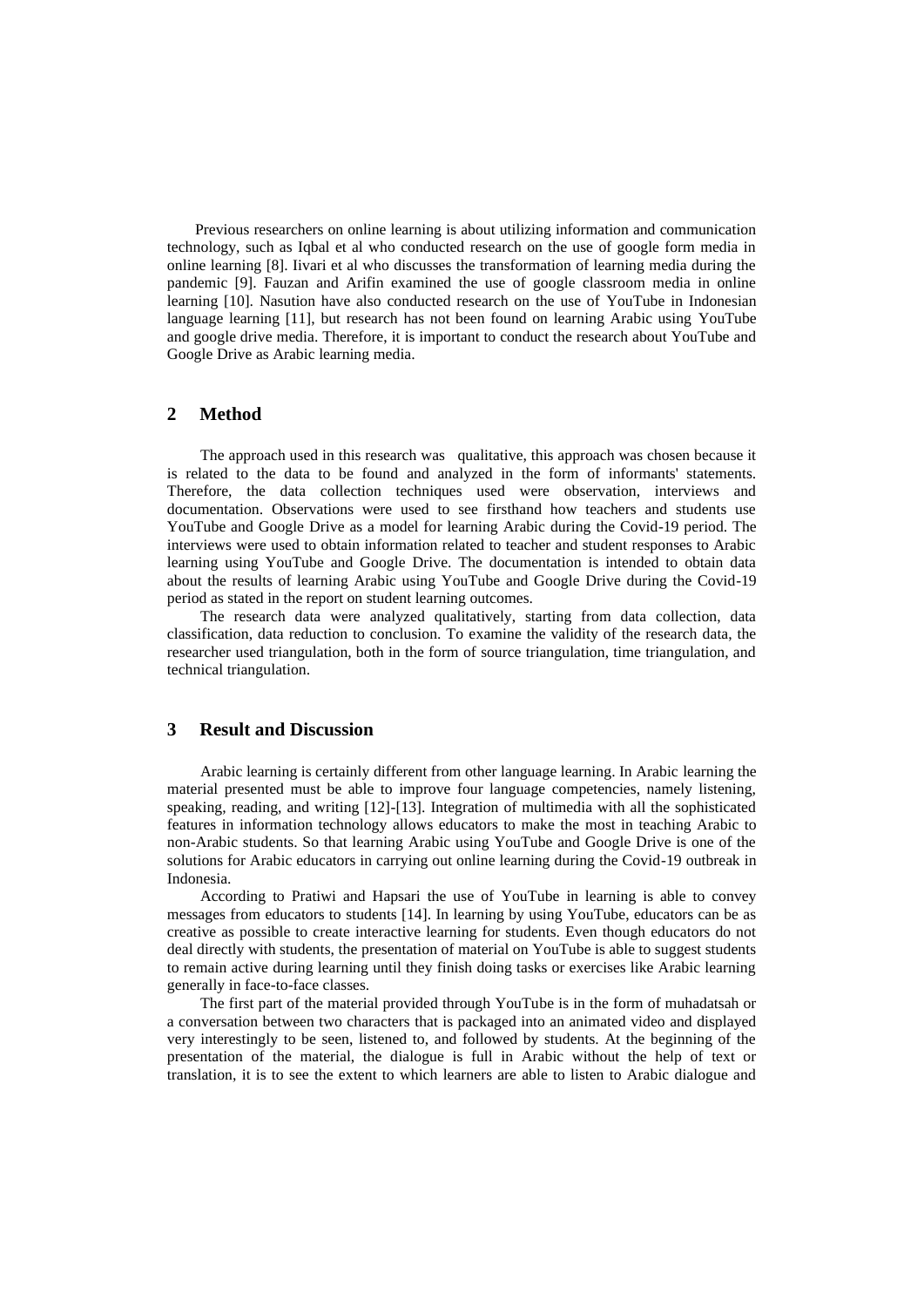understand the contents of the dialogue before being given a translation. This opening material also makes students more focused and interested in paying attention from the start, because interest is the important factor in learning Arabic [15].

It needs to be serious in listening the Arabic dialogue, both the pronunciation, the expressions of the characters, and the purpose of the dialogue as a whole. Without full concentration, students will be difficult to respond and conclude the purpose of the dialogue, so that this opening material has succeeded in hypnotizing students to survive listening until the dialogue is complete.

After listening skills, the dialogue is repeated by including the dialogue text and the translated text, it is to practice pronunciation or speaking skills for students. By repeating what has been listened to at the beginning, students can pronounce the conversation according to the intonation and the text also helps students pronounce while memorizing the dialogue text. Translation also increasingly helps students in understanding the meaning of dialogue in each word and sentence. It really helps students in improving the ability to listen as well as pronounce and understand Arabic material. The two forms of presenting the material that have been able to make students feel comfortable and feel homey attending learning through the YouTube channel, and make the high curiosity for students with the continuation of the material through the video on YouTube.

After listening and dialogue skills, the video has not stopped, there is still a continuation in the form of mufradat material or Arabic vocabulary and the translation that can be written for students to memorize. Several mufradat related to material are included in the video along with the translation accompanied by a visual image, so that a mufradat is easy for students to remember. Colored script, pictorial, sound, and presented in YouTube videos is certainly very interesting for students and easy to memorize. The material through the YouTube channel ends with practice in writing and understanding the material from the start. There are some simple questions or exercises that must be done by students, so that without being ordered by the educator, students will understand for themselves that at the end of the material is an exercise that must be done.

The presentation of material through the YouTube channel can be repeated by students according to their needs, it can be played repeatedly without bothering the educator if someone forgets or falls behind in writing it down. Students can learn on their own and arrange the course of the video by themselves, whether to repeat a word, sentence, competency, or as a whole. It depends on the ability of students to understand this learning.



**Fig 1.** Learn Arabic Using YouTube and Google Drive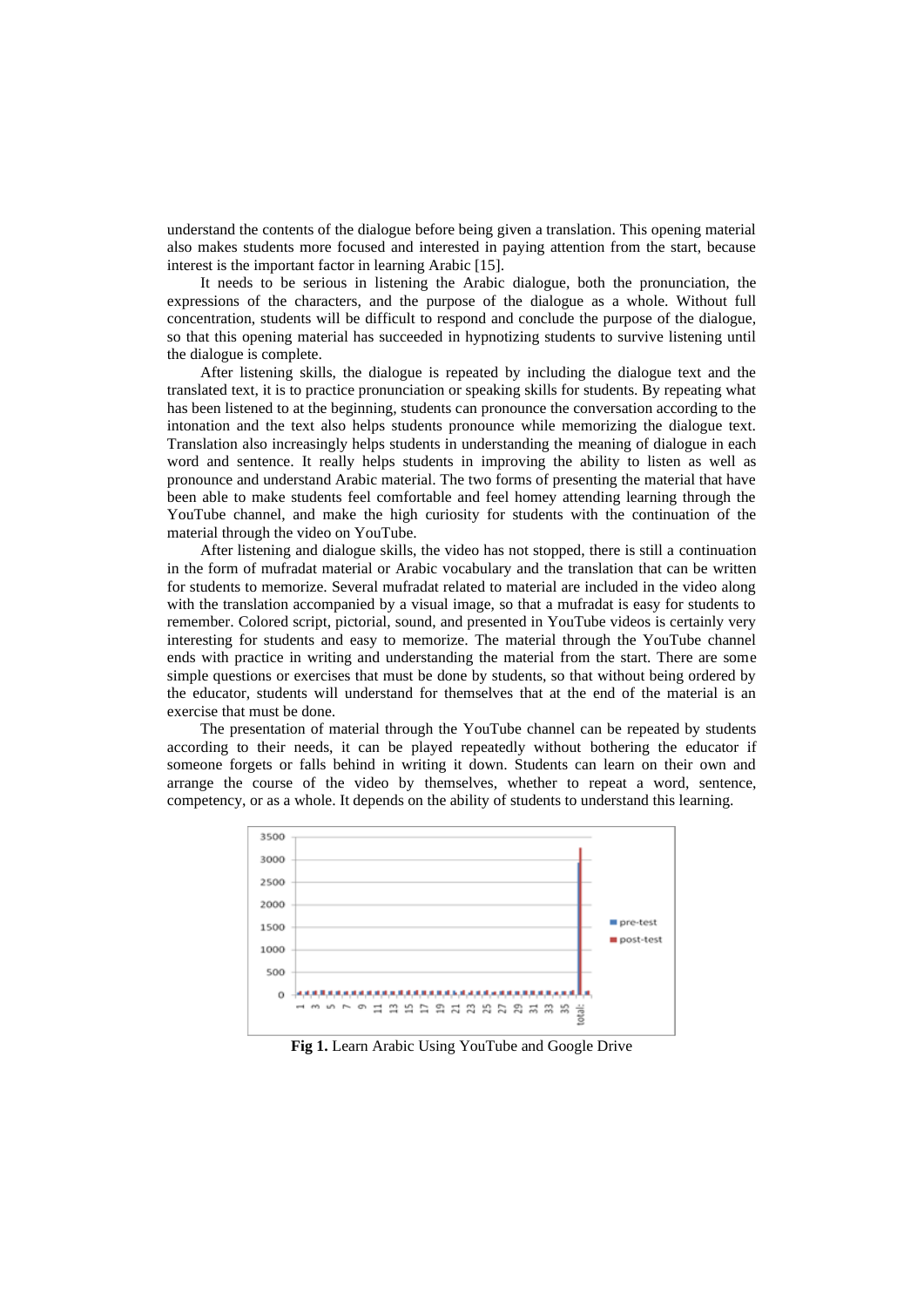Before the material is given to students, educators can save it on Google Drive, so that when the learning schedule students can receive the Google Drive link to access the learning material provided by the educator. Thus, online-based Arabic learning can still be carried out in a conducive and fun way without significant obstacles by both educators and students. This learning model is also able to overcome difficulties in online learning, especially in learning Arabic. It can also improve the quality of Arabic learning outcomes for students. As seen in the results of learning Arabic in class VII.3 MTsN 6 Solok Regency as figure 1.

The pre-test is the student daily Arabic test score before studying online using YouTube and Google Drive. Meanwhile, the post-test is the daily test score for Arabic students after learning to use YouTube and Google Drive. From the diagram, it can be seen that there is a significant increase in Arabic learning outcomes using YouTube and Google Drive. Of the 36 students, the total pre-test score was 2935, and the average was 81.5. Post-tests with a total number of 3260 and with mean of 90.6. From the results of the quiz, the percentage of improvement in learning outcomes can be measured as follows:

Percentage increase (%) = 
$$
\frac{\text{(final - initial)} \times 100\%}{\text{Initial}}
$$
 (1)  
Then,  $\frac{3260-2935}{2935} \times 100\% = 11,07\%$ 

It means that there is an increase of Arabic learning outcomes by 11.07% by utilizing YouTube and Google Drive media. Generally, the learning media such as YouTube and google drive media also have strength and weakness among others, as in table 1 below:

| Weakness<br><b>Strength</b>                                                    |
|--------------------------------------------------------------------------------|
|                                                                                |
| Accessing and downloading videos on<br>YouTube is easy to access               |
| YouTube requires a large quota                                                 |
| For elementary level students must be<br>editing available<br>before<br>Simple |
| accompanied by parents in accessing the<br>uploading of videos                 |
| YouTube                                                                        |
| Video that contains advertisements that<br>Google drive can store a lot of     |
| material to be taught<br>make the video cut off and not all                    |
| advertisements are worthy of being                                             |
| watched by students                                                            |
| For students who live in low internet<br>The access link can be arranged by    |
| educators<br>areas, they cannot access it, because                             |
| accessing YouTube requires a good                                              |
| internet network                                                               |
| Not able to provide material in the form<br>Videos can be played offline after |
| of grammar or qawa'id<br>being downloaded                                      |
| Very familiar in the community                                                 |
| Safety of saved videos                                                         |
| Unlimited video duration                                                       |

**Table 1.** Strength and Weakness YouTube and Google Drive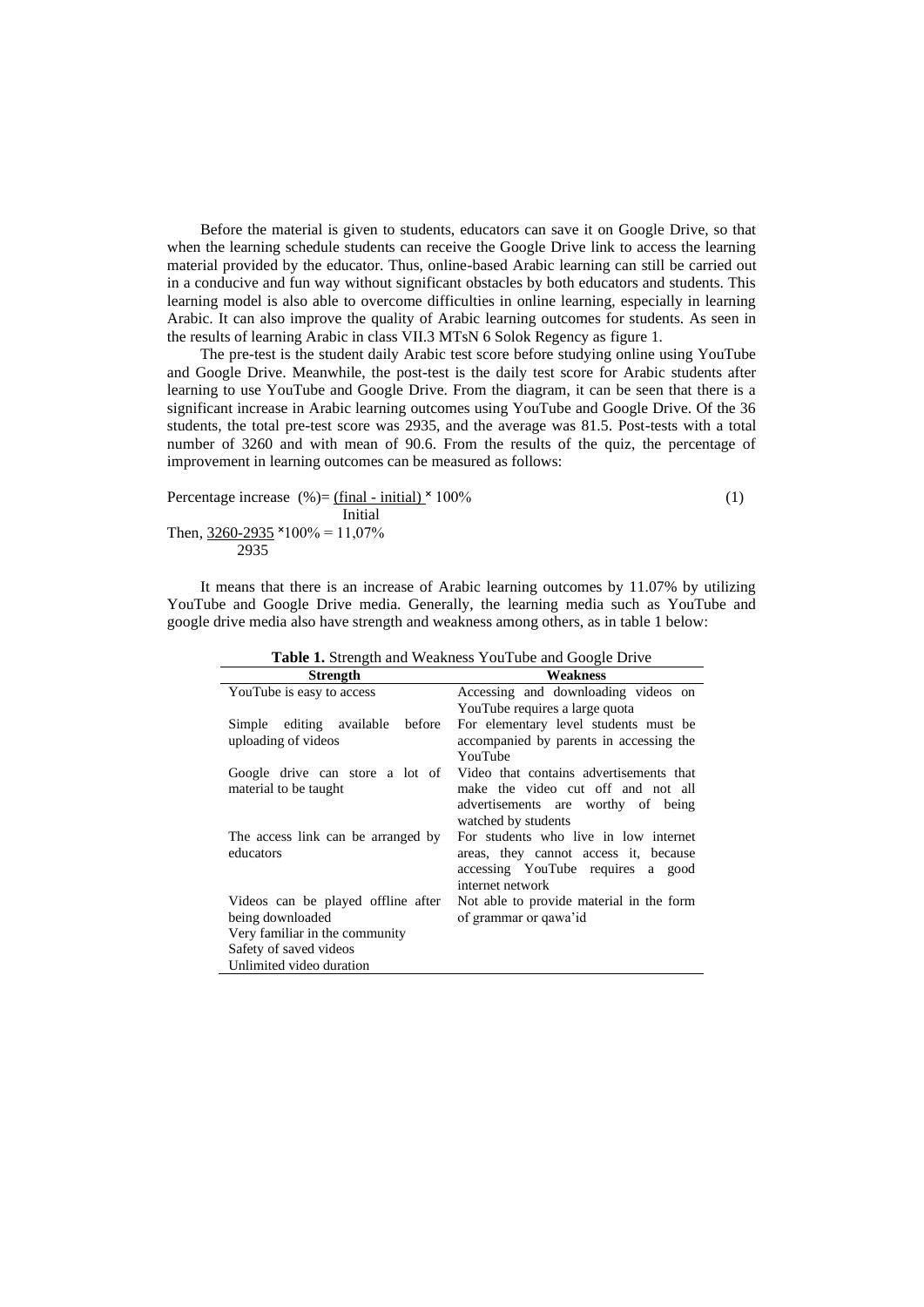## **5 Conclusion**

Based on the results and discussion, it can be concluded that YouTube and Google Drive media can be used for Online Arabic Learning by the educators. Educators can save videos on YouTube with the display that attracts students learning interest and is able to make students learn well according to the video instructions. Learning videos can be arranged according to the material taught. Learning Arabic using Google Drive is able to improve learning outcomes about 11.07% from the previous one. The use of YouTube and Google Drive media is also inseparable from the strengths and weaknesses and it can be a consideration for educators in using them for learning.

#### **References**

- [1] J. Kim, "Learning and Teaching Online During Covid-19: Experiences of Student Teachers in an Early Childhood Education Practicum," Int. J. Early Child., vol. 52, no. 2, pp. 145–158, 2020, doi: 10.1007/s13158-020-00272-6.
- [2] M. Ritonga, A. Nazir, and S. Wahyuni, "Pembelajaran Bahasa Arab Berbasis Teknologi Informasi dan Komunikasi," Arab. J. Pendidik. Bhs. Arab dan Kebahasaaraban, vol. 3, no. 1, pp. 1–12, 2016, doi: http://dx.doi.org/10.15408/a.v3i1.2879.
- [3] H. Mardiana, "Lecturers ' Adaptability To Technological Change And Its Impact On The Teaching Process," J. Pendidik. Indones. |, vol. 9, no. 2, pp. 275–289, 2020, doi: 10.23887/jpiundiksha.v9i2.24595.
- [4] S. Dhawan, "Online Learning: A Panacea in the Time of COVID-19 Crisis," J. Educ. Technol., vol. 49, no. 1, pp. 5–22, 2020, doi: 10.1177/0047239520934018.
- [5] M. K. Ali and H. Maksum, "Utilization of E-Learning-Based ICT Learning Using the Google Classroom Application During the COVID-19 Pandemic," J. Educ. Res. Eval., vol. 4, no. 4, pp. 373–379, 2020.
- [6] Januar, A. Rahmi, Andryadi, Hadini, and Yudelnilastia, "Utilization of Information Technology Media and Communication in Distance Learning During the Covid 19 Pandemic," in 2nd Bukittinggi International Conference on Education (BICED) 2020, 2021, pp. 1–7, doi: 10.1088/1742-6596/1779/1/012043.
- [7] Y. K. Dwivedi et al., "Setting the future of digital and social media marketing research: Perspectives and research propositions," Int. J. Inf. Manage., no. July, pp. 1–37, 2020, doi: 10.1016/j.ijinfomgt.2020.102168.
- [8] M. Iqbal et al., "Using Google form for Student Worksheet as Learning Media," Int. J. Eng. Technol., vol. 7, no. 3.4, pp. 321–324, 2018.
- [9] N. Iivari, S. Sharma, and L. Ventä-olkkonen, "Digital transformation of everyday life How COVID-19 pandemic transformed the basic education of the young generation and why information management research should care?," Int. J. Inf. Manage., vol. 55, no. June, pp. 1–6, 2020, doi: 10.1016/j.ijinfomgt.2020.102183.
- [10] Fauzan and F. Arifin, "The Effectiveness of Google Classroom Media on the Students' Learning Outcomes of Madrasah Ibtidaiyah Teacher Education Department," Al Ibtida J. Pendidik. Guru MI, vol. 6, no. 2, pp. 271–285, 2019.
- [11] A. K. R. Nasution, "YouTube as a Media in English Language Teaching (ELT) Context: Teaching Procedure Text," J. Ultim. Res. Trends Educ., vol. 1, no. 1, pp. 29–33, 2019.
- [12] M. T. Yaqub, "Developing Speaking Skill in Arabic Learners: A Proposal for Integration of Product and Process Approaches," Eur. Sci. Jounal, vol. 8, no. 29, pp. 140–149, 2012.
- [13] W. A. A. bin W. Daud, K. T. Wong, M. T. A. Ghani, and S. B. Ramli, "Gender differences in Learning Arabic Language Proficiency via M-learning among Malaysia University Students," J. Lang. Linguist. Stud., vol. 17, no. 2, pp. 1069–1082, 2021.